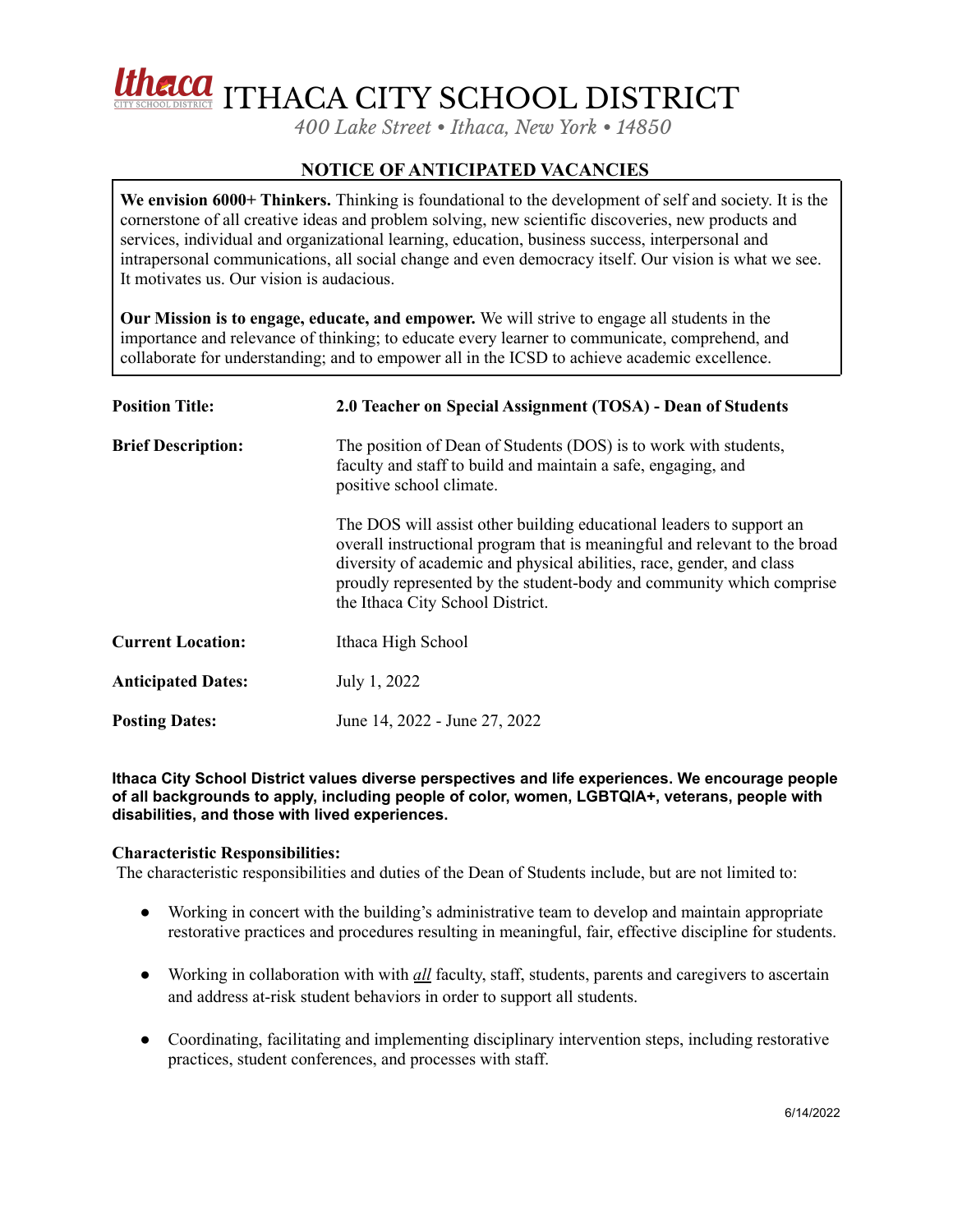- Serving as a resource for building staff, administrators, and parents/caregivers to create a safe, engaging, and positive school climate.
- As with other positions directly supporting building-level administrators, the Dean of Students shall be expected to perform a wide array of other duties as may be from time-to-time assigned by the Principal.

## **MANDATORY Writing Sample Writing Sample required for application to be complete Please upload in writing sample or with cover letter**

- 1. ICSD has a diverse student population representing a variety of races, gender identities, learning needs, social economic status, sexual orientations, languages, national origins, etc. Describe your teaching strategies and/or experiences for effectively educating students from diverse backgrounds. Please give specific examples of how you respond effectively to students who have a variety of identities, and/or respond effectively to students who are different from your own identity. How do you ensure success for every student?
- 2. Tell us about any personal and professional experiences you have had that would help you help us to fulfill our district equity goals.
- 3. The Ithaca City School District is a 1:1 district in grades 3-12. Please provide examples of how you have used or your vision for using digital technology in instruction. Also, please provide evidence of how you stay current with students' digital world.

### **Required Qualifications:**

Throughout her/his term of employment, the Dean of Students must possess and maintain one of the following:

- New York State teaching certification;
- Demonstrated awareness of, and a strong willingness to support the Ithaca City School District's commitment to eliminating race, class, disability, and gender as predictors of academic performance, co-curricular participation and discipline;
- Demonstrated ability in human relations and strong desire to work positively, and sensitively with all students, especially students who present with significant behavioral, emotional, mental health, and/or instructional needs;
- Must demonstrate exceptional level of professionalism, tact, and courtesy;
- Proven ability to engage and support all students, caregivers, and stakeholders, including those students, caregivers, and stakeholders who represent cultures that are diverse in terms of academic and physical abilities, race, class, ethnicity, sexual orientation, and other characteristics in order to build an effective and collaborative school community;
- Exhibited ability to lead principals and teachers to: implement culturally responsive curriculum; create an inclusive classroom; and differentiate instruction in order to engage the learning styles and needs of each student as an individual; and